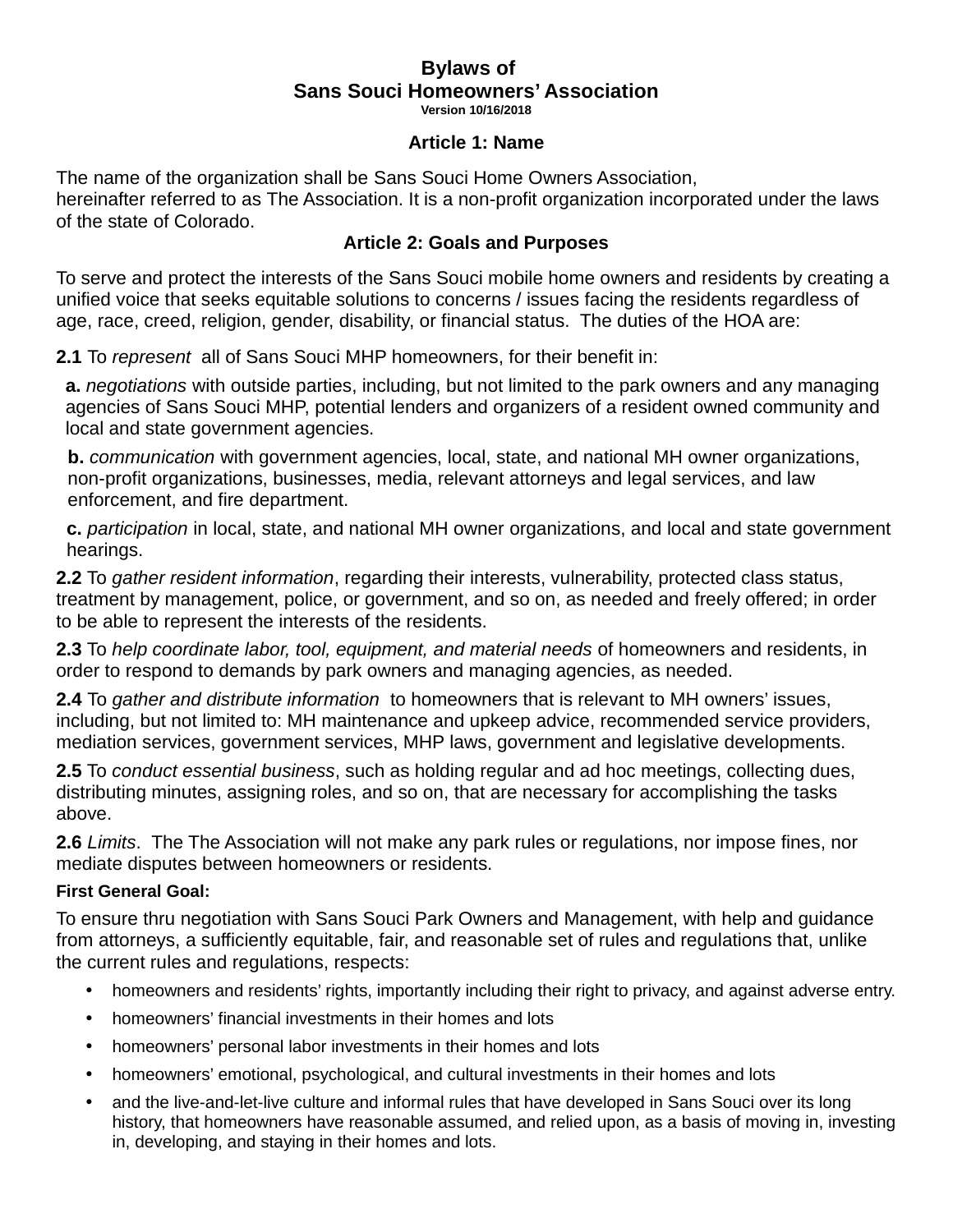# **Article 3: Membership**

## **3.1 Classes of Members**

The The Association shall have two (2) categories of members: voting and nonvoting.

One (1) resident of each home shall be the voting member. Voting members must be current on membership dues for the year. Any and all other residents of that home unit over the age of 18, shall be nonvoting members. Nonvoting members may share ideas and opinions, but may not vote.

Voting members shall consist of (a) resident homeowners and (b) long-term resident renters.

## **3.2 Qualifications for Members**

To qualify a household for membership, there shall be at least one (1) resident homeowner, who is listed on the lease, or a long-term resident renter; who is over the age of 18, and who lives in Sans Souci MHP. To qualify as a long-term resident renter household, at least one member of the household must have been renting and continuously residing in their residence for more than three (3) years, and have a financial or labor investment in their residence.

Persons currently employed by RV Horizons or future park owners can only be a nonvoting member and cannot be a board member. This does not include short-term temporary work.

## **3.3 Membership Dues**

Membership dues shall be \$10.00 per year per household. Dues shall be collected at the time of the Annual Meeting. Any household that has moved into the park less than 6 months before the Annual Meeting shall pay a due of \$5 for that shorter duration.

Membership dues shall be used to offset the operating expenses incurred such as office supplies, photocopies, flyers, and meeting space fees. Membership fees have been kept low so all can afford; however if anyone should wish to donate more, it would be welcome and greatly appreciated and will be documented into accounting.

# **3.4 Voting Rights**

Membership dues shall entitle each household one (1) vote for each issue in The Association's matters.

# **3.5 Annual Meeting**

The Annual Meeting of the members shall be held in the month of May at a time set by the Board for the purpose of electing Directors and transacting other business. If the Annual Meeting is not held on the date designated, the Board shall cause the meeting to be held as soon thereafter as may be convenient.

Due to the fact that The Association represents a family community and wants everyone to be able to participate, underage children shall not be banned from the meeting, however, it shall be requested that they be respectful, quiet, and non-disruptive at the meeting.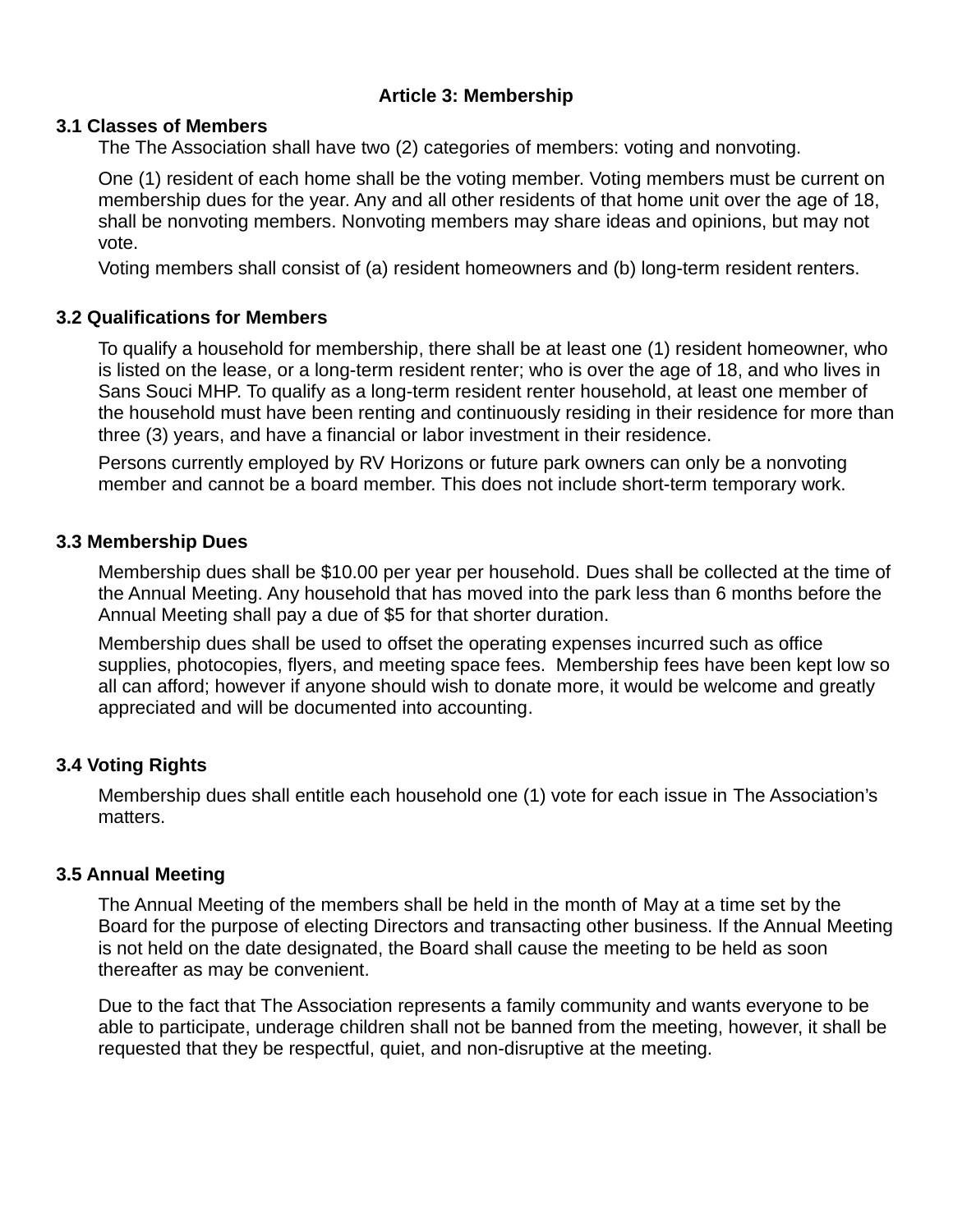### **3.6 Special Meetings**

The President, or no fewer than three (3) board members, or no fewer than five (5) voting members, may call special meetings of the members for any purpose.

#### **3.7 Place of Meetings**

All meetings of members shall be held in a place within a suitably accessible location in the county of Boulder, Colorado, as designated by the President or the Board.

### **3.8 Notice of Meetings**

The President, the Secretary, or the Board shall notify each member of the The Association of meeting location, date/time, and purposes(s) or agenda. Notification will be posted in a prominent, central location, and sent by email, phone or by written notification, as designated by the member.

It shall be the duty of the Secretary to give notice of a special meeting of members to be held at such date, time, and place as the Secretary may fix, not less than five (5) days after receipt of a written request to announce a special meeting, unless at least 15 members state through petition that they can meet at an earlier date, or unless one-third (1/3) of the members object through petition that they cannot meet at the announced date, in which case a different date shall be sought. If the Secretary shall neglect or refuse to issue such notice, the person or persons making the request may do so and may fix the date, time, and place for such meeting.

#### **3.9 Quorum for Membership**

A membership "quorum" is defined as "the minimum number of members present required to hold a vote." At least ten members shall constitute a quorum. At least 10 must be present in order to hold a vote and if there are fewer, the meeting will be rescheduled.

### **3.10 Manner of Acting**

The vote of a majority of the voters (>50%) entitled to be cast by the voting members presented in person or by proxy shall be necessary for the adoption of any matter voted upon by the members. For example: If 25 members vote, 13 are required as the majority.

### **3.11 Proxy and Absentee Votes**

A voting member may vote by proxy on the agenda. Such proxy will be in writing by the voting member (or by their attorney-in-fact). Such proxy shall be filed with the Secretary of the The Association before or at the time of the meeting. A proxy shall become invalid eleven (11) months after its execution unless otherwise provided for in the proxy.

A voting member may request an absentee ballot from the Secretary, and complete and return it prior to the scheduled vote date. Absentee votes are counted in determining a quorum.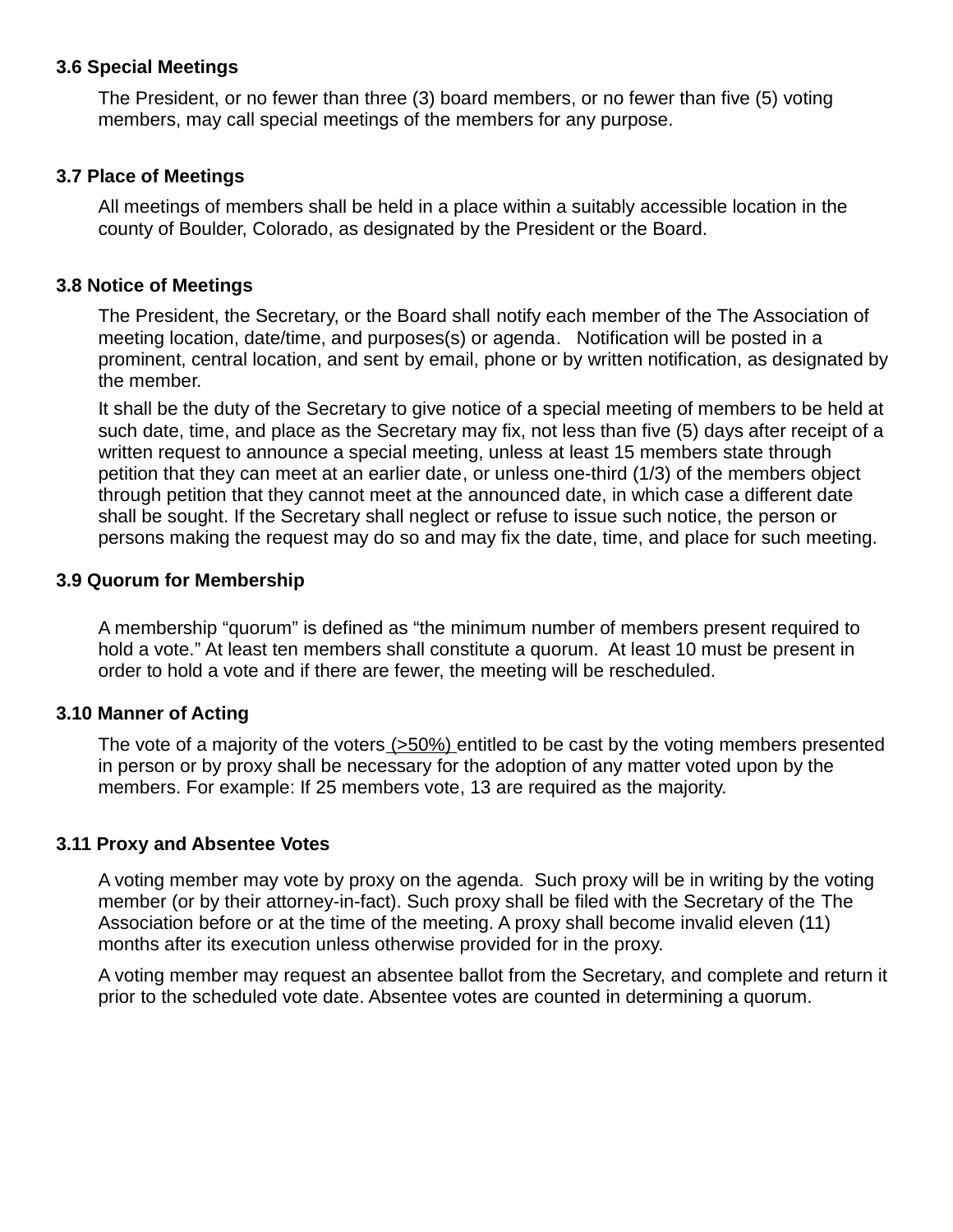# **Article 4: Board of Directors and Executive Officers**

### **4.1 Powers**

This organization will be supported by a Board of Directors (the Board) as the governing foundation for Sans Souci homeowners. The activities, affairs, and property of The Association shall be managed, directed, controlled, and its powers exercised by and vested in the selected Board.

### **4.2 Number, Term, and Election**

The number of Directors, including the Executive Officers (President, Vice President, Secretary, Treasurer, Communications Director), shall be five, to insure adequate representation of members.

Directors will serve for a term of two (2) years or until their successors are elected, whichever is later. No person may serve on the Board for more than three (3) consecutive two-year terms, a total of six (6) consecutive years. After a one-year absence, they may again serve on the Board.

Unless an Officer resigns, dies, or is removed prior thereto, he or she shall hold office until his or her successor has been chosen and qualified.

#### **4.3 Resignation**

Any Director or Executive Officer may resign at any time by delivering a written resignation to the Board.

#### **4.4 Removal**

Any Director or Executive Officer may be removed with cause at any time by the affirmative vote of four (4) of the five (5) Directors at a duly-held meeting of the Board, the notification of which shall have specified the proposed removal.

A Director shall be automatically removed from the Board upon three (3) consecutive unexcused absences from regular Board meetings.

Membership can remove any Board member with 2/3 of the voting members having signed a petition stating just cause.

#### **4.5 Vacancies**

Any vacancy in an office or committee may be filled by the Board.

Whenever a vacancy occurs, a majority of the remaining Directors, though less than a quorum, may fill the vacancy and can elect another person not on board already, and each Director so appointed or designated shall hold office for the remainder of the term of the Directorship so vacated.

#### **4.6 Board Meetings**

The Board shall hold a minimum of four (4) regular Board meetings each year, at such time and place as the Board shall designate. All Board meetings will be publicized and open to the general membership, with not less than seven (7) days prior notice. Special Board meetings may be called by the President or by petition of three (3) of the five (5) Directors.

#### **4.7 Notice of Board Meetings**

Notice of the schedule of regular meetings may be provided on an annual basis to each Director and the general membership.

Notice of special meetings of the Board shall be given to each Director not less than ten (10) days prior to the meeting. This notice will be made by email or by phone.

Any business may be transacted at any meeting of the Board.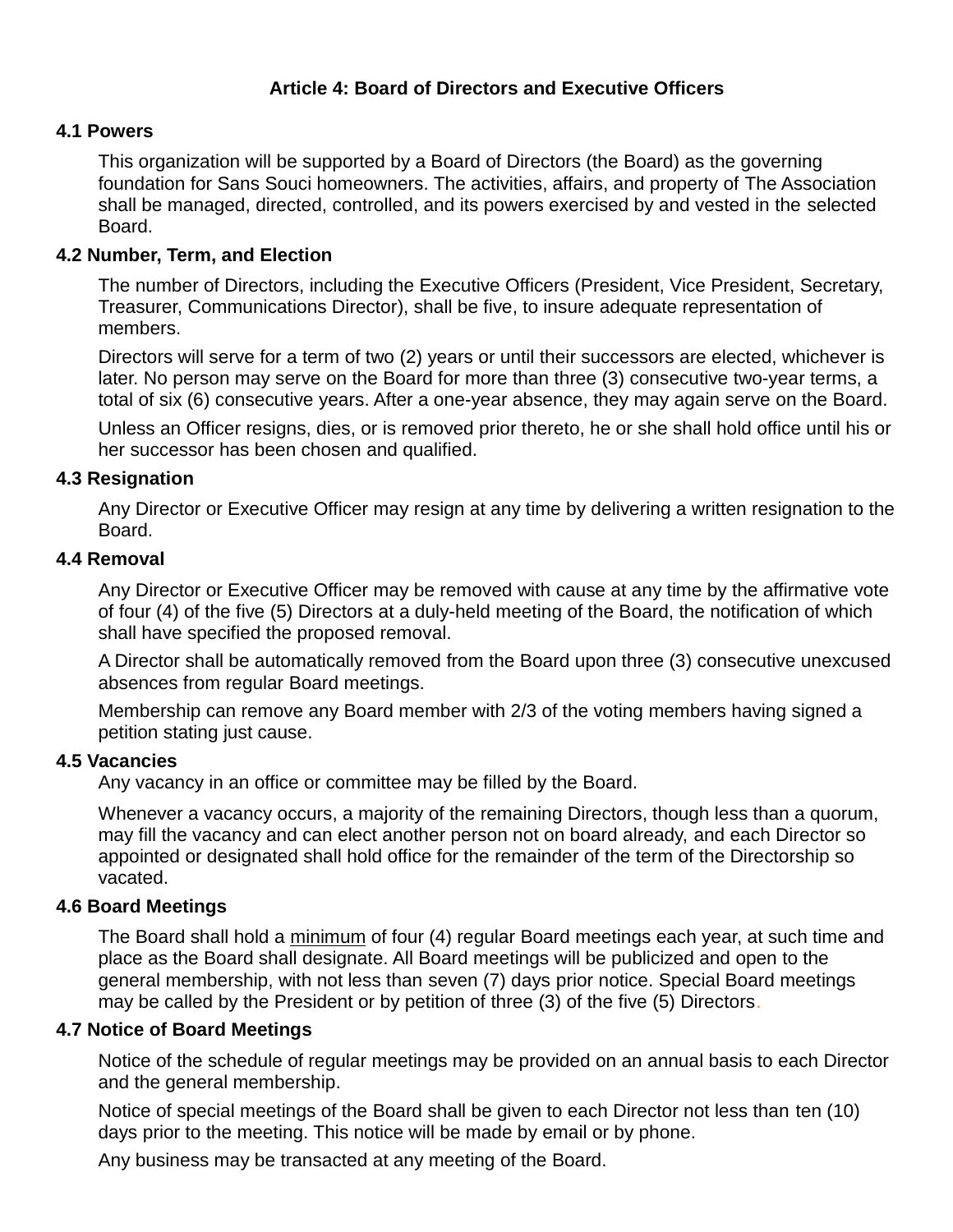## **4.8 Quorum for Board Meetings**

At all meetings of the Board, a majority of Directors, which shall include at least one (1) Executive Officer, shall be present to constitute a quorum for the transaction of business.

## **4.9 Voting**

Each Director shall have one (1) vote at all meetings of the Board. All matters shall be decided by the vote of the majority of the Directors present at the meeting.

## **4.10 Compensation**

All Officers, Directors, and committee members shall serve as such without salary, but the Board may authorize the payment by The Association of reasonable expenses or time incurred by the Directors in the performance of their duties.

### **4.11 Titles and Qualifications**

The Executive Officers of The Association shall consist of the President and the Vice President. All other Board members are Officers.

# **4.12 Election of Officers**

All of the The Association's Officers will be elected at a special meeting with at least 15 HOA voting member present, by a majority vote of such members for each Officer position.

# **4.13 The President**

The President of the Board shall preside at all meetings of the Board and shall have such other powers and duties consistent with these Bylaws as may be assigned from time to time by the Board. The President will hold in confidence any and all privacy information of the members of The Association.

### **4.14 The Vice President**

The Vice President of the Board shall possess the powers and discharge the duties of the President of the Board in the latter's absence or disability and shall have such other powers and duties not inconsistent with these Bylaws as may be assigned from time to time by the Board. The Vice President will hold in confidence any and all privacy information of the members of The Association.

### **4.15 The Secretary**

It shall be the duty of the Secretary to cause a record to be kept of The Association, including all the meetings of the Board, and to perform such other duties consistent with these Bylaws as may be assigned from time to time by the Board. The secretary will do Meeting organization functions which includes scheduling meeting facilities, providing member signup forms.

### **4.16 The Treasurer**

It shall be the duty of the Treasurer to supervise the financial affairs of The Association, to cause a full and accurate record to be kept of same, to provide regular reports to the Board on the financial status of The Association, and to perform such other duties consistent with these Bylaws as may be assigned from time to time by the Board. The Treasurer shall make an annual financial report to the members of The Association at the Annual Meeting in May.

### **4.17 Communications Director**

It shall be the duty of the Communications Director to supervise and coordinate public relations, including but not limited to official communications between The Association and the press and other entities outside of Sans Souci MHP; and to perform other duties consistent with these Bylaws as may be assigned from time to time by the Board.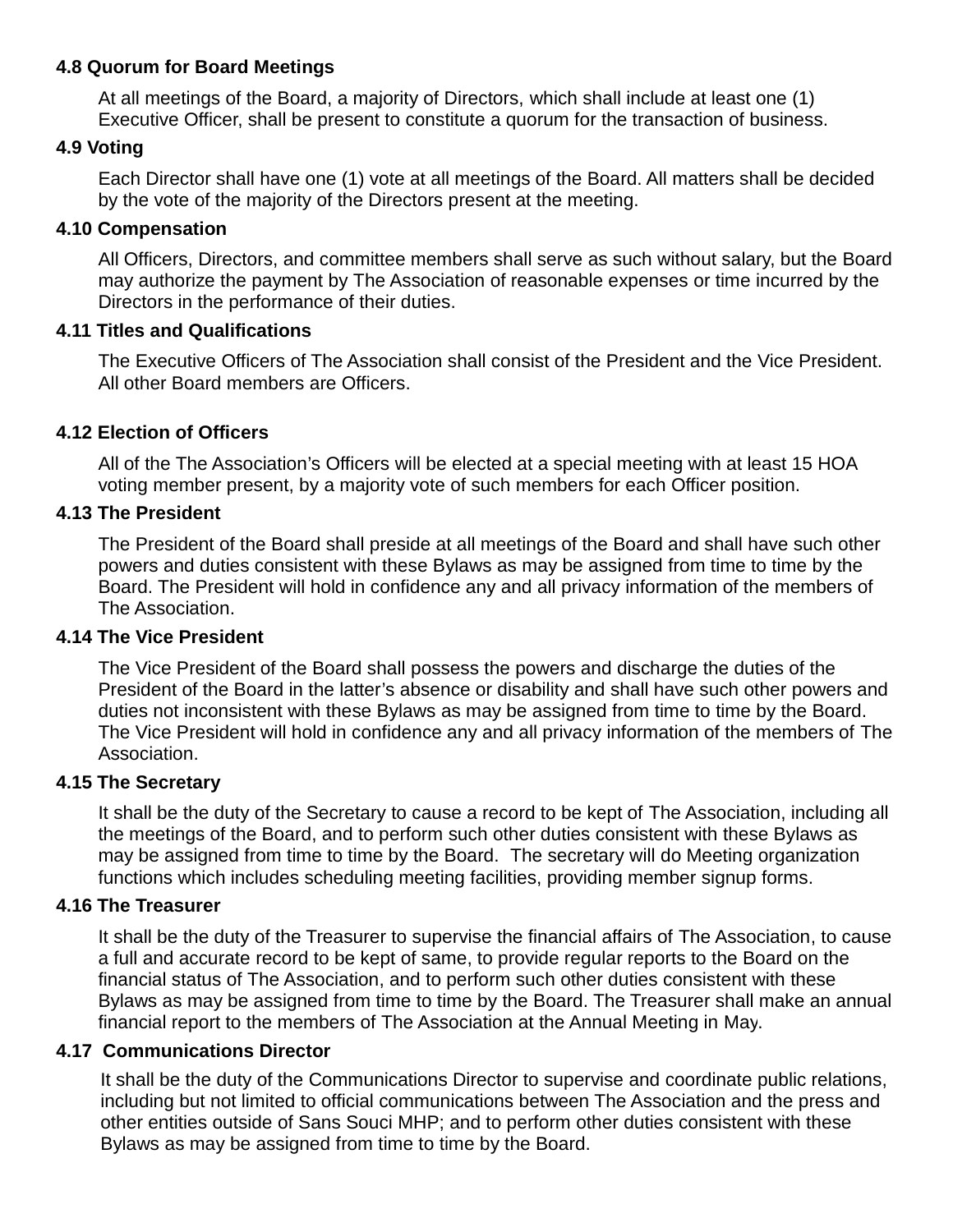### **4.18 Handling of Records**

The Record Keeper may be any one of the board members, except the Treasurer.

The The Association shall maintain financial books and records of account; all minutes of the Board meetings, membership meetings, and committee meetings of The Association; the list of members; and copies of all other pertinent material. The Association records, books, documents, and contracts shall be made available for inspection at any reasonable time during usual business hours by any Director of The Association, any member of The Association, or duly authorized representative thereof, for any lawful purpose. In the event The Association does not have an official office space, all records shall be in the possession of an appropriate Board member. Upon leaving office, each Officer or agent of The Association shall turn over to his or her successor, the President, or the Executive Director, in good order such The Association monies, books, records, minutes, lists, documents, contracts, or other property of The Association as has been in the custody of such Officer or agent during his or her term of office.

## **Article 5: Committees**

#### **5.1 Designation**

The Board may, by resolution adopted by a majority of the entire Board, designate such committees, task forces, and work groups as it deems appropriate and necessary and as desired by the general membership.

#### **5.2 Committees, Task Forces, Work Groups**

The Board may from time to time establish committees, task forces, and work groups, which shall have such duties and the members of which shall hold office for such periods as the Board may from time to time determine. However, no committee shall have any power or authority which supercedes the Board.

The rules of procedures of such committees shall be determined from time to time by the Board or, if authorized by the Board, by the respective committees, task forces, or work groups. Any such committee, task forces, and work groups may be abolished or any member thereof removed with just cause at any time by the Board.

#### **5.3 Notice of Committee Meetings**

Reasonable verbal and email notice, including time and place, of all committee meetings shall be given by the committee Chairperson to the members thereof.

#### **5.4 Quorum for Committees**

At meetings of any committee, a majority of the number of members designated by the Board shall constitute a quorum for the transaction of business. The act of a majority of members present at any meeting at which a quorum is present shall be the act of such committee, except as otherwise specifically provided by statute or these Bylaws. If a quorum is not present at the meeting of any committee, the members present may adjourn the meeting without notice other than the announcement at the meeting until a quorum is present.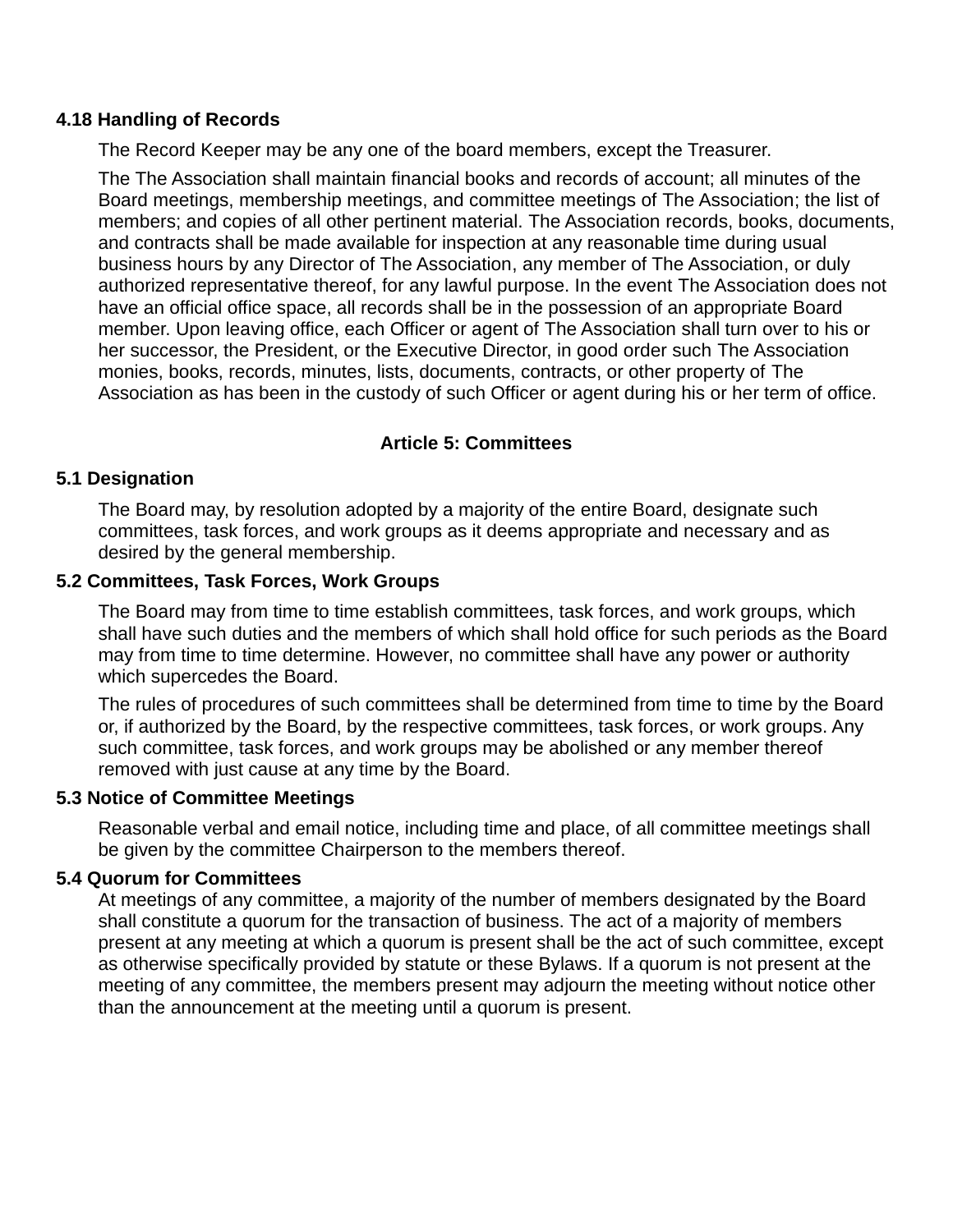## **Article 6: Deposits, Checks, Loans, Contracts**

#### **6.1 Deposit of Funds**

All funds of The Association not otherwise employed shall be deposited in such banks, trust companies, or other reliable depositories as the Board from time to time may determine.

#### **6.2 Checks**

All checks, drafts, endorsements, and notes, of The Association shall be signed by a minimum of two (2) Officers or agents of The Association, and in such manner as the Board from time to time may determine.

### **6.3 Loans**

**No loans** or other advance shall be contracted on behalf of The Association, and no note or other evidence of indebtedness shall be issued in its name.

#### **6.4 Contracts**

Any Officer specifically authorized by the Board may, in the name of and on behalf of The Association, enter into those contracts or execute and deliver those instruments to the extent authorized by the Board. Without the authorization of the Board, no Officer, staff, or other agent of The Association may enter into any contract or execute and deliver any instrument in the name of and on behalf of The Association.

# **Article 7: Conflict of Interest**

**7.1** No member, Director, or Officer of The Association shall be interested, directly or indirectly, in any contract relating to the operations conducted by it, nor in any contract for furnishing services or supplies to The Association, unless (a) such contract shall be authorized by an absolute majority of Directors present and voting at a meeting at which the presence of such Director is not necessary for such authorization, (b) the facts and nature of such interest shall have been fully disclosed or shown to the members of the Board present at the meeting at which such contract is to be authorized, and (c) any interested Director has abstained from participating in discussions or votes related to such authorization, other than to disclose the facts and nature of such interest.

**7.2** Anyone with a commercial interest, working with, for, or in coordination with the Park owner or management, directly or indirectly, is barred from being a voting member or elected to the board.